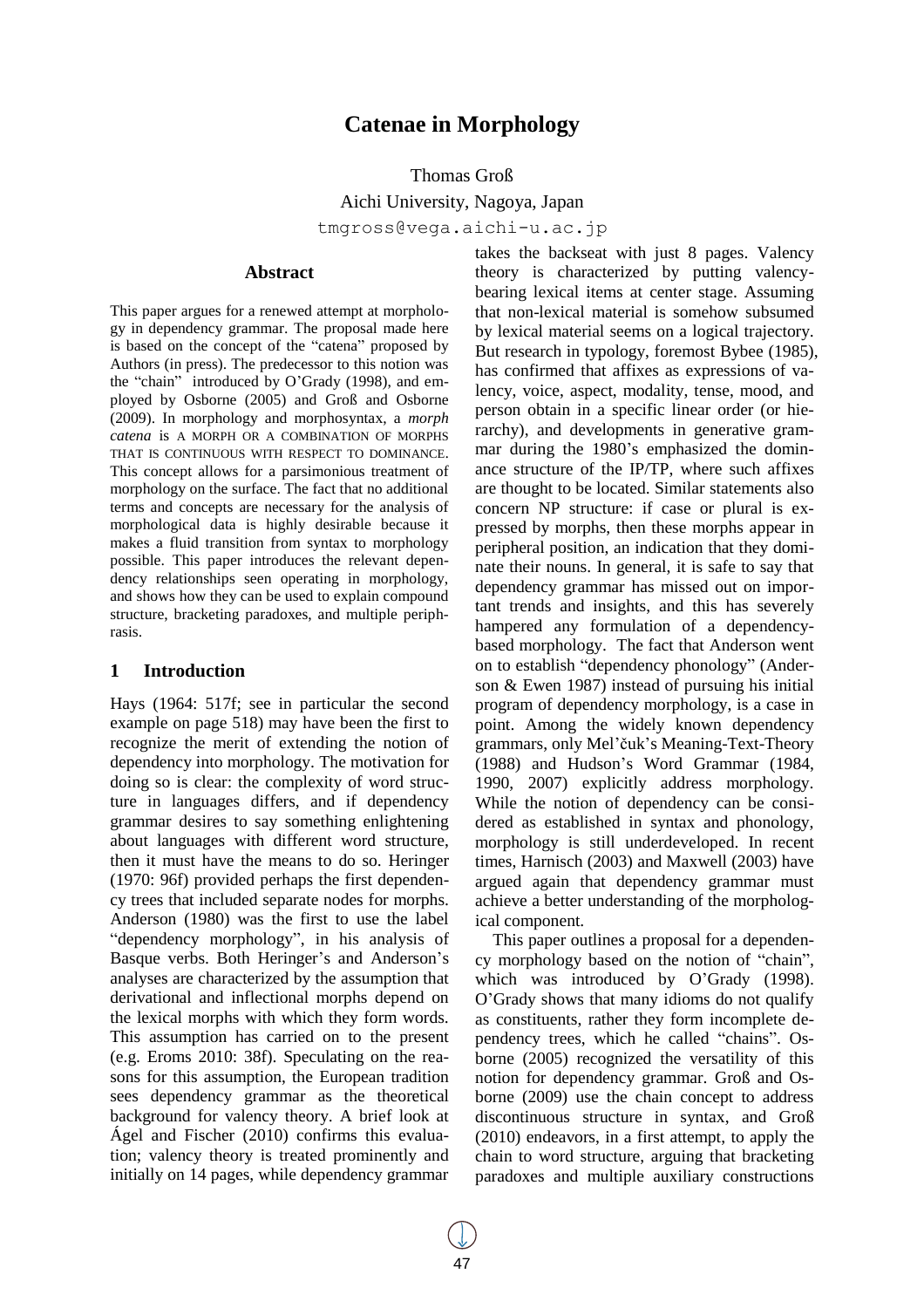can be quite easily resolved. Below, however, the term *catena* will be used instead of "chain" because "chain" is understood in an entirely different way in derivational theories of syntax. This decision is also motivated by the work of Osborne et al (in press), who show that the catena, rather than the constituent, is implicated in idiom formation, ellipsis, and predicate formation. They define a catena (in syntax) as A WORD OR A COMBINATION OF WORDS THAT IS CONTINUOUS WITH RESPECT TO DOMINANCE. This definition identifies any dependency tree or subtree of a tree as a catena. By replacing "word" with "morph", the catena is also available for morphology.

This paper proceeds as follows: Section 2 informs on the central notions and shows how they are used to explain morphological dependencies within and across words and with clitics. It also illustrates briefly that non-concatenative morphology can be dealt with. Section 3 concerns compounds: gradient compound structure as well as exocentric compounds are explained. Section 4 addresses bracketing paradoxes. Section 5 demonstrates that a catena-based approach can parsimoniously account for multiple periphrasis. A final section concludes the paper.

### **2 Catena-based morphology**

Building on Osborne et.al. (in press), a *morph catena* is a MORPH OR A COMBINATION OF MORPHS THAT IS CONTINUOUS WITH RESPECT TO DOMINANCE. The choice of "morph" instead of "morpheme" is motivated by the need to maintain a surface-oriented level of analysis. A *morph* is loosely defined as any meaning bearing unit that cannot be reduced any further, but that can be separated from other meaning bearing units in the horizontal  $AND/OR$  vertical dimension.<sup>1</sup> The inclusion of the notion "vertical dimension" allows for the treatment of phenomena subsumed under non-concatenative morphology (trans- and suprafixation, reduplication, etc.), as briefly demonstrated below. This section addresses morph dependencies within and across words, clitics, and non-concatenative morphology.

### **2.1 Within words**

Morph catenae obtain in morphology proper, i.e. inside words, and in morphosyntax, i.e. across words. A dependency relationship between morphs inside the same word is called an *intraword* dependency. Intra-word dependencies are determined by distribution:

If the combination of two morphs  $M_1$ and  $M_2$  distributes more like  $M_2$  than like  $M_1$ , then  $M_1$  is a dependent of  $M_2$ .

This definition is similar to Mel'čuk's definition of "surface syntactic dominance" (2003: 200f). The next example from Japanese illustrates intraword dependencies:

| (1) |     |                                | -na |            |  |
|-----|-----|--------------------------------|-----|------------|--|
|     | mu- |                                |     |            |  |
|     |     | $\sim$ $\sim$ $\sim$<br>kankei |     |            |  |
|     |     |                                |     |            |  |
|     |     | mu- kankei -na                 |     | (Japanese) |  |
|     |     | NEG relation -ADN              |     |            |  |
|     |     | 'unrelated'                    |     |            |  |

The intra-word dependencies are represented by the dotted edges (as opposed to solid edges). The lexical morph *kankei* receives a (vertical) projection edge. The hyphens represent phonological attachment (in the horizontal dimension). The negation prefix *mu-* phonologically attaches to the next morph to its right, and the attributive suffix phonologically *-na* attaches to the next morph to its left; in (1) this morph is *kankei*. The prefix *mu-* must depend on the suffix *-na* because the morph combination *mu-kankei* distributes like a member of the lexical class of nominal adjectives "*keiyō meishi*". The morph catena *kankei*-*na* is not possible because *kankei* is a noun rather than a nominal adjective. Intra-word dependencies are thus motivated on the basis of distribution.

### **2.2 Across words**

An inter-word dependency is a morphosyntactic relationship between a morph and a word. If the morph licenses the appearance of the word, then the morph *governs* the word. The next example illustrates that with an example from German:



 $<sup>1</sup>$  While there are certainly difficulties with the notions</sup> "morph" and "morpheme" (cf. Mel'čuk 2006: 384ff), the proposal here is sufficient in the present context.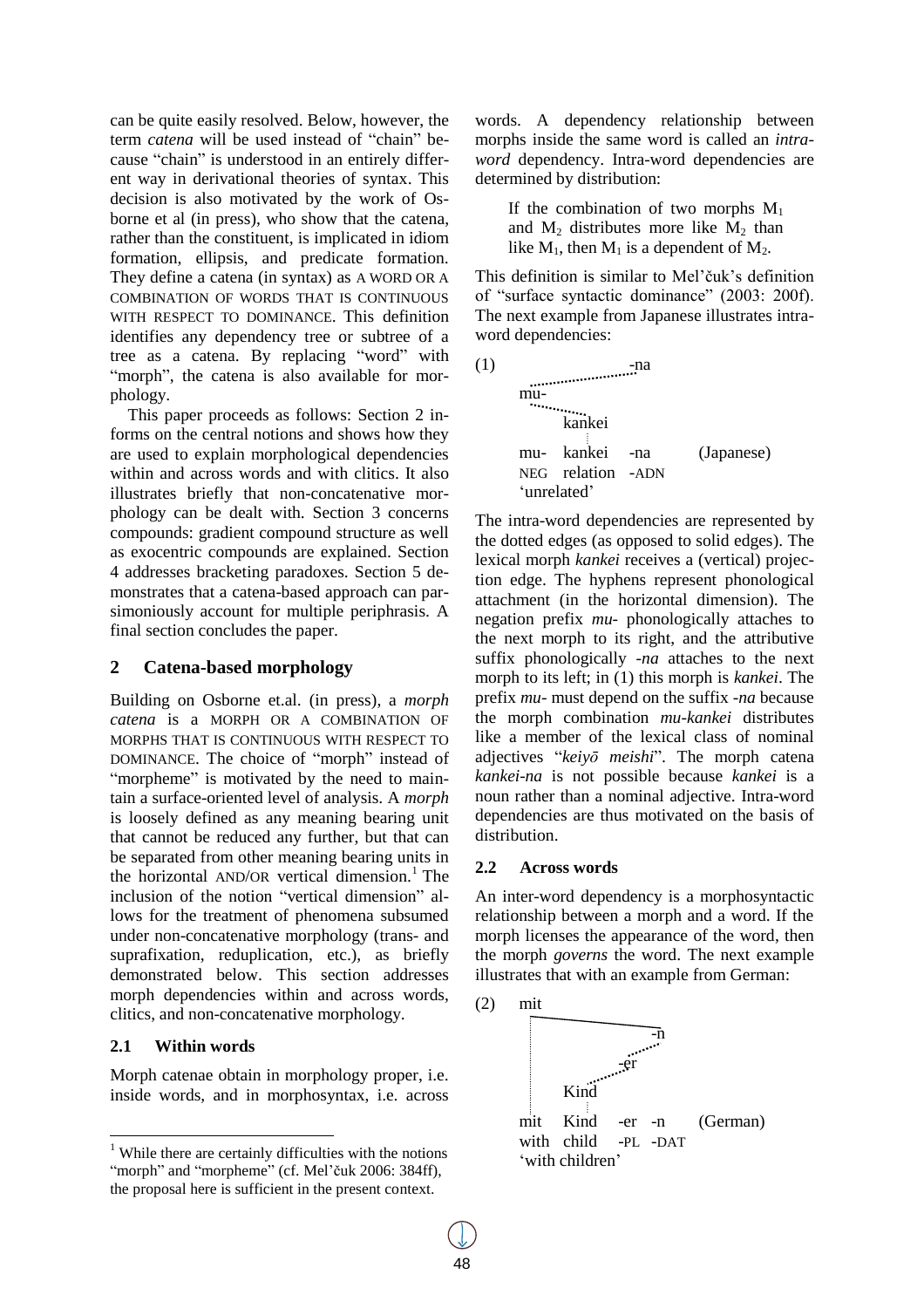Example (2) shows the two units *mit* and *Kinder-n*. The former qualifies as a word and a morph, while the latter only qualifies as a word. Again, the dotted edges represent the intra-word dependencies inside the noun: the plural suffix *-er* is seen as dominating the noun *Kind* because *Kinder* distributes like a plural noun, rather than like the singular noun *Kind*. The dative case suffix is seen as dominating the plural noun because the dative case should encompass the entire plural noun *Kind-er* rather than just singular *Kind*. The noun *Kind-er-n* is dominated by the preposition *mit*. Since *mit* can be seen as a morph, *Kind-er-n* is a dependent of *mit*, *mit* licensing the appearance of the entire word *Kind-er-n*.

Note that the morphs in examples (1) and (2) qualify as morph catenae. In (1) the following morph catenae obtain: *mu-kankei*, *mu-…-na*, the individual morphs, and the entire expression. In (2) *Kind-er*, *-er-n*, *Kind-er-n*, *mit...-n*, *mit...-er-n*, the individual morphs and the entire expression qualify as morph catenae.

#### **2.3 Clitics**

Clitics are morphs on the borderline between free and bound morphs (Klavans 1985, Kaisse 1985, Nevis 1986, Zwicky 1987, Anderson 1992, 2005 and others). Clitics express meanings usually reserved for free morphs, but fail – for whatever reasons – to appear as individual prosodic words. In the current system, these properties are expressed by the following tree conventions: A clitic appears without a projection edge but with a hyphen and a solid dependency edge.



The possessive *-s* depends on the following *smile*, seemingly like a full word.<sup>2</sup> It also governs the noun *girl* like a full noun. However, the clitic appears without a projection edge in exactly the fashion bound morphs would. Like bound morphs, the clitic must be prosodically dependent on a morph capable of constituting a prosodic word, or it must depend on a morph that depends on such a morph, and so on, recursively. "Wackernagel" or "second position" clitics challenge many theories. In the approach here, these clitics can appear as quasi-words but must be prosodically dependent on – most often – the final morph of the first minimal prosodic unit. This is illustrated with a Serbo-Croat example taken from Corbett (1987: 406). There the clitics *-mu* and *-ih* depend on *dati*, but they are part of the prosodic word formed by *Želim*. *-ih* prosodically depends on *-mu*, which depends on *Želim*.





### **2.4 Non-concatenative morphology**

The morph catena can also accommodate phenomena from non-concatenative morphology. The ability to accommodate transfixation is demonstrated next with Hebrew data, taken from Booij (2007: 37):

(5) 
$$
\begin{array}{c|c}\n a & a \\
\hline\n g & d & 1 \\
\end{array}
$$
  $\begin{array}{c|c}\n \text{hi} & i \\
\hline\n \text{gi} & 1 \\
\end{array}$   $\begin{array}{c|c}\n \text{i} & a \\
\text{gi} & 1 \\
\end{array}$   $\begin{array}{c|c}\n \text{i} & a \\
\text{gi} & 1 \\
\end{array}$   $\begin{array}{c|c}\n \text{i} & a \\
\text{gi} & 1 \\
\end{array}$   $\begin{array}{c|c}\n \text{g} & i & 1 \\
\text{g} & i & 1 \\
\end{array}$   $\begin{array}{c}\n \text{g} & i & 1 \\
\text{g} & i & 1 \\
\end{array}$ 

The lower consonant series in (5a-c) constitute the lexical morph *gdl*, which expresses the vague meaning of 'grow'. The transfixes  $\begin{bmatrix} a & a \end{bmatrix}$  "infinitive',  $hi$ *\_i*\_'causative', and *\_i\_a* 'nominalizer' are seen as dominating the lexical morphs because their appearance affects the distribution of the entire expression. The "root" morph and the transfixes qualify as morphs because they can be separated from one another in the vertical dimension. The resulting horizontal units are the respective morphs. The slots in the transfixes fulfill the role of the hyphen in concatenative morphol- $OgV.<sup>3</sup>$ 

Ablaut can be analyzed in a similar fashion. In some German nouns, the plural is formed solely by ablaut: *Vater – Väter*, *Mutter – Mütter*, *Brud-*

 $2$  A reviewer suggests the possibility of a DP analysis such that the clitic dominates both *girl* and *smile* which would result in a D-projection of the entire expression. Evidence for DP is, however, ambiguous at best, and as a result the current account rejects DP.

<sup>&</sup>lt;sup>3</sup> A reviewer comments on whether tmesis such as *abso-bloody-lutely* can be accommodated. In view of the analysis in (5), one can assume that such an analysis is possible in the current system, even though I refrain from providing one due to space reasons.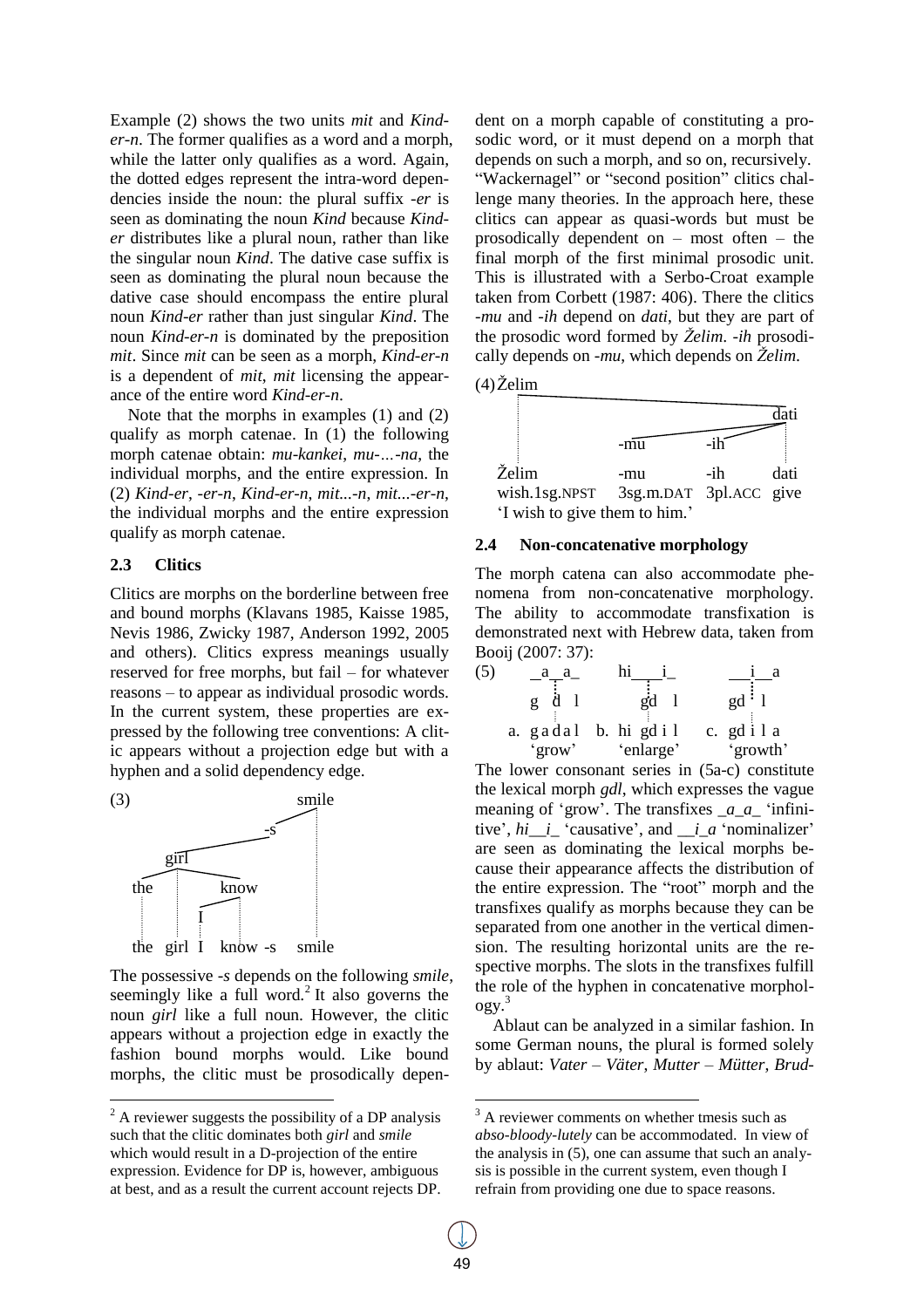*er – Brüder* etc. Since the appearance of the ablaut changes the distribution of the whole expression, it is seen as the root:

| (6) |                              |               |                                |
|-----|------------------------------|---------------|--------------------------------|
|     | Vater                        | Mutter Bruder |                                |
|     | a. Väter b. Mütter c. Brüder |               |                                |
|     |                              |               | 'fathers' 'mothers' 'brothers' |

The ablaut, represented by ¨, now constitutes an individual node that can be accessed. The dotted dependency edge is now completely vertical, a feature also present in infixation, transfixation, and suprafixation. Reduplication, suprafixation, and infixation can be accommodated in a similar vein.

### **3 Compounds**

Compounds are words containing at least two lexical morphs. Because lexical morphs have the ability to constitute prosodic words, the appearance of two lexical morphs in one prosodic word requires one of these morphs to be integrated into the prosodic word structure of the other.

## **3.1 Compound gradience**

Compounds are of particular interest for dependency morphology because the semantosyntactic connection between compound parts exhibits gradience. Consider the next English examples:



Example (7a) shows a purely syntactic dependency relationship. The attributive adjective can still be modified by e.g. *very*. In (7b), that is impossible, hence this expression is a compound. Because *dark-room* denotes a kind of room, not a kind of dark(ness), *room* is seen as the root dominating the adjective. The adjective is integrated into the prosodic word structure of the morph *room*, which is represented by the hyphen on *dark-*. Morphs must either be marked by a hyphen or receive a projection edge (but never both).

The words in (7a-b) represent the endpoints of a compound continuum. English allows compounds to reside between these two end points, as the next examples demonstrate:



Example (8a) is a compound, but unlike (7b). Here *truck-*, can still be modified, as (8b) illustrates. The truck is a military type of truck, rather than the tire being a military type of tire. This kind of compound is less syntactic than (7a), but more syntactic than (7b); this fact is represented by the solid dependency edge between the compound parts.

German seems to dislike (8a)-type compounds. Modifying adjectives must appear without their attributive suffixes, an indication that the modified noun has lost the ability to license the appearance of attributives:



In (9a) the adjective is a regular attributive adjective, and it can be modified by *sehr* "very". In (9b) however, the adjective is integrated into the prosodic word structure of *sport*, and it cannot be marked with the attributive suffix *-er* (or any other inflectional suffix), thus indicating compounding.

But German can build compounds by using the Fugen *-s-*:



Example (10) is very simple, and much more complex examples exist (e.g. *Einzugsermächtigung* 'collection authorization'). The important issue here is that *-s-* combines two units, each of which requires one of its morphs to be marked with a projection edge (here: *Wirt* and *haus*). The hyphens on either side of *-s-* signal this important function; technically, *-s-* functions as an infix.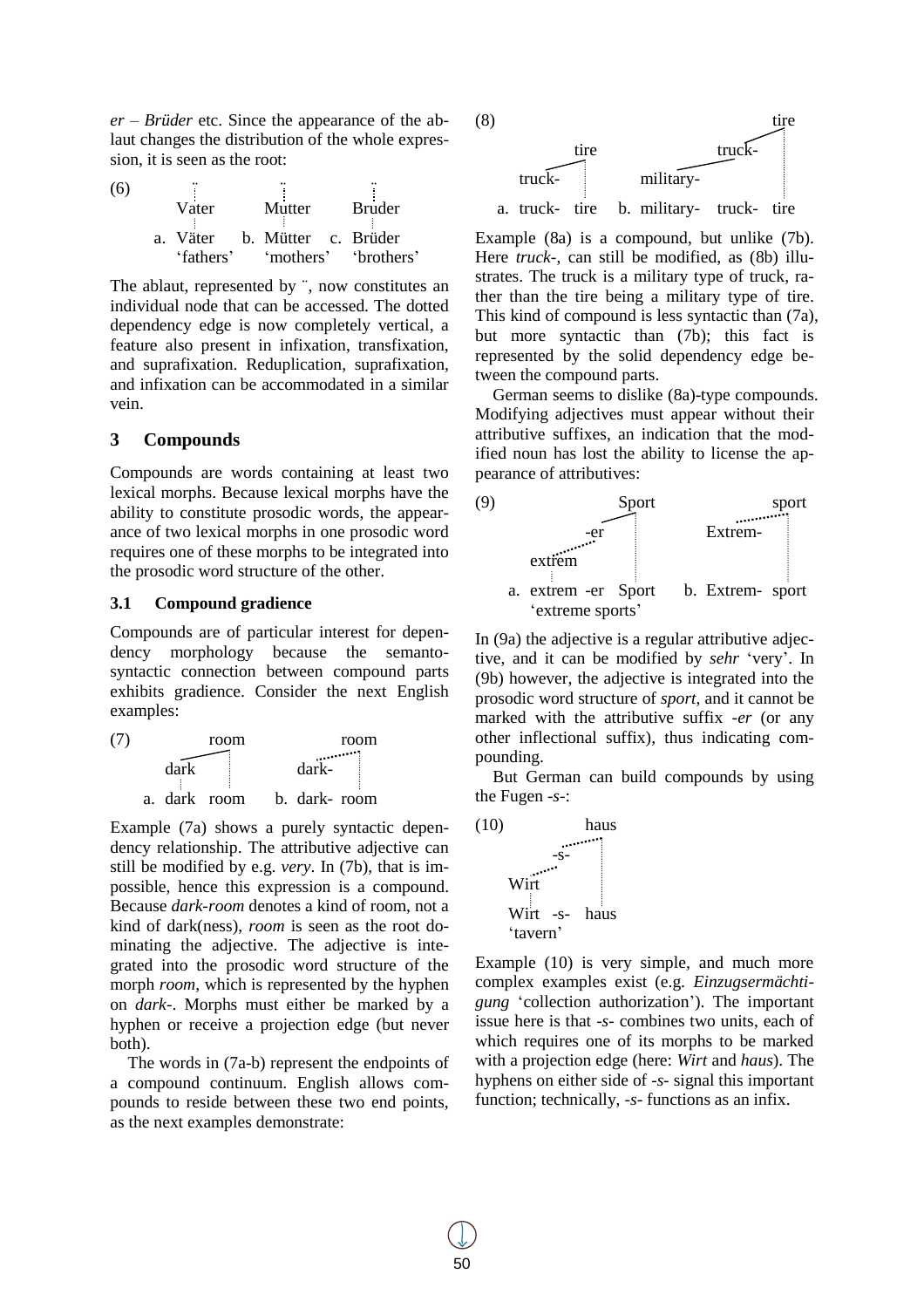#### **3.2 "Exocentric" compounds**

Exocentric compounds come in different types: <sup>4</sup> in *bahuvrihi* compounds, the meaning of the entire expression cannot be deduced from its parts, or only with great difficulty, e.g. *skinhead*, *oldmoney*, *bluecollar*, etc. Other types of exocentric compounds defy morphological categorization. The words *musthave* and *kickback* are nouns (rather than verbs), auxiliaries, or prepositions. Furthermore, there are *dvandva* compounds: copulative *dvandva* have two (or more) semantic heads such as *bitter-sweet* or *sleep-walk*, and in appositional *dvandva* the compound parts contribute to a similar degree to the meaning of the entire expression, such as in *maid-servant*.

At first blush, *bahuvrihi* and *dvandva* compounds are removed from productive compounds to a significant degree. *Bahuvrihi* such as *skinhead*, which means a certain type of person, rather than a body part, are in the process of idiom formation or have already completed this process. Applying O"Grady"s (1998) lesson of syntactic idioms to compounding leads to the straightforward assumption that the units involved in these types of compound must qualify as catenae if they are to be retained in the lexicon. But the lexicon, as understood in construction grammar, also contains constructions, which is why Goldberg (1995) calls it "constructicon" rather than lexicon. Concerning compound constructions, English requires the root of the compound to be a nominal, i.e. a noun, adjective, or some other nominal form. In other words, the English compound construction continuum could look like this (with the horizontal order being free):



Construction (11a) is purely syntactic, like (7a). In the next step  $(11b)$ , X loses its ability to constitute a prosodic word, but still retains the ability to govern modifiers. At stage (11c), the ability to govern modifiers is relinquished. Beyond that stage, a new morph obtains. The example *trucktire* in (8a) is at stage (11b), while (11c) is accurate for *dark-room* in (7b). In general, a construction with closer association of its parts should be preceded by a construction with freer association at an earlier time. When and how the association changes is a matter for specialists. The assumption of such a continuum is, however, compatible with much research in grammaticalization theory, see Bybee"s (2010:136-50) analysis of Engl. *in spite of*. The important issue here is that in order to undergo this process, the individual parts of the complex expression must form catenae.

Since the *bahuvrihi* compound classes are very extensive, the discussion concentrates on four classes that contain verbal morphs:

$$
(12) a. VERB + NOUN
$$

b. VERB + PARTICLE

c. PARTICIPLE + PARTICLE

d. AUXILIARY + VERB

Examples for type (12a) are *dodgeball*, *kickball*, *jumprope* etc. For type (12b), one finds *kickback*, *breakdown*, *havenot* etc, and examples for type (12c) are *rundown*, *letdown*, *shutout*, etc. Type (12d) includes *musthave* and *hasbeen*.

Even though the noun *ball* depends on the verbs *dodge* and *kick* in the VPs *dodge (a) ball* and *kick (a) ball*, the noun dominates the verb in the compounds because these compounds denote specific objects or activities using these objects, and these objects are represented by *ball* and *rope*. Type (12a) exhibits the following morph dependencies:



Examples (13a-c) show that the initial compound part depending on the final compound part.

Type (12b) compounds differ from type (12a) insofar as the initial compound part is seen as the root. Expressions such as *kickback*, *breakdown*, *havenot* etc. are clearly nominals, because they can be pluralized: *kickbacks*, *breakdowns*, *havenots*. It is, however, the initial compound parts that undergo plural formation, i.e. *kicks*, *breaks*, *haves*, rather than \**backs*, \**downs*, \**nots*. Multiple *jumpropes* are still multiple *ropes*, while multiple *kickbacks* are not multiple *backs*, but multiple instances of kicking back. Hence the assumption that the initial parts form the roots, and that the plural morph vertically attaches to the initial parts is also justified when seen from semantics. The structure of type (12b) compounds is shown next:

 $4$  The literature on this topic is quite extensive. Compounding and their types are treated in Fabb (1998), Olsen (2000), Ten Hacken (2000), Bauer (2001, 2009), etc. *Dvandva* are addressed in Bauer (2008). See Scalise and Bisetto (2009) and Arcodia (2010) for an overview.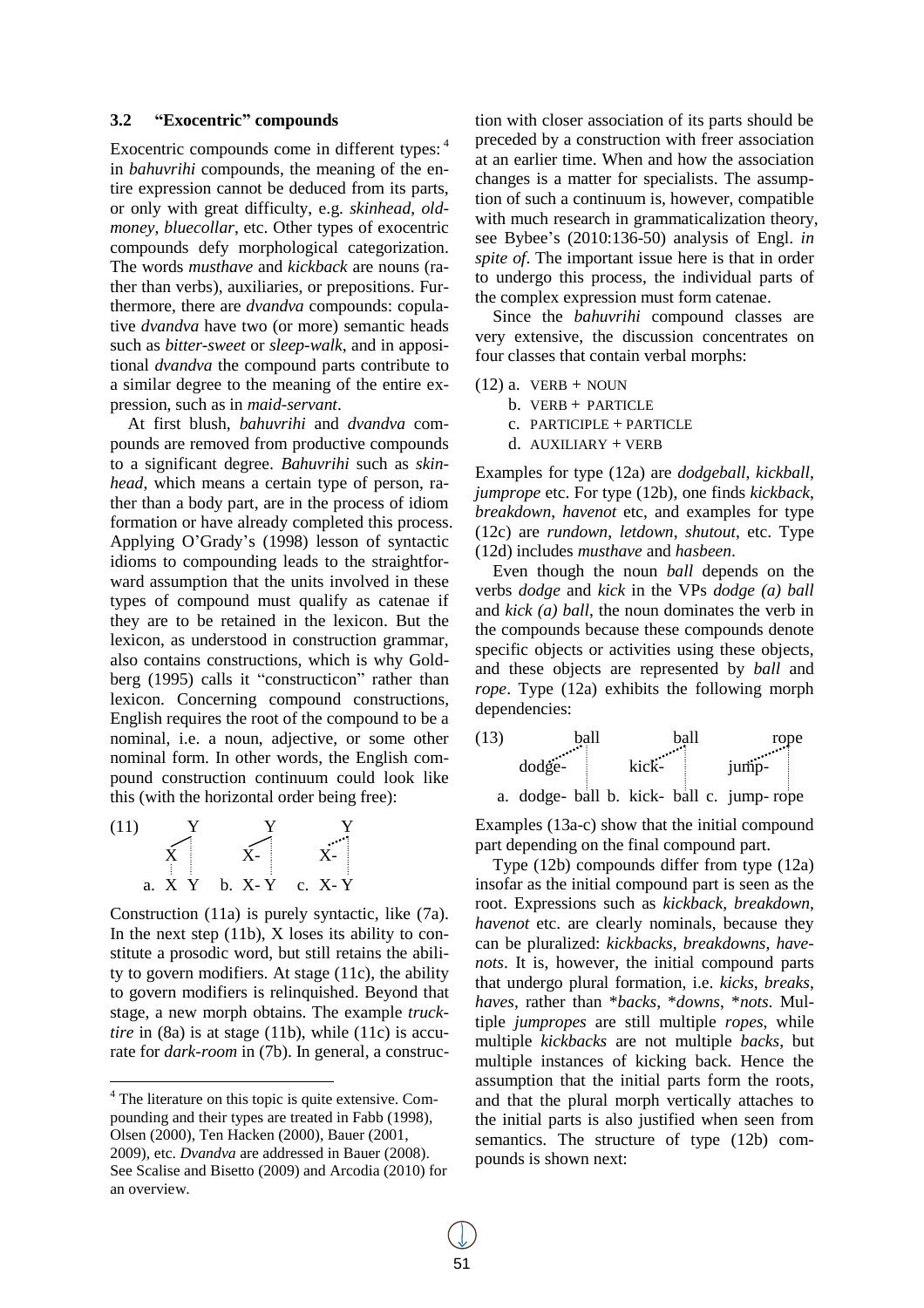

(14a-c) show the structure of *kickback*, *breakdown*, and *havenot*. Example (14c') shows the plural form of (14c).

Type (12c) is a variation of type (12b). The difference lies with the form of the verb morph, which appears as a stem in (12b) but as a participle form in (12c). As long as the participle forms do not contain overt participle morphs, type (12c) compounds are seen as structured along the lines of (14):



Type (12c) compounds such as (15a-c) appear as nominal compounds because the participle is a nominal form. In the examples (13a-c), (14a-d), and (15a-c), dotted dependency edges obtain because no material can intervene between the compound parts.

When a participle morph is present, a solid dependency edge between the verb morph and the adverb must obtain because the participle morph must intervene in the horizontal dimension:



In (16a-b), the participle morphs *-en* and *-ing* mark the expressions as nominals, but they appear in medial position. The adverbs must therefore be connected by solid dependency edges. This indicates that, in the compound continuum, the expressions in (15a-c) are located closer to the lexical endpoint of the continuum than the expressions (16a-b). More precisely, the expressions (15a-c) are at stage (11c), while the expressions (16a-b) reside at stage (11b). Since highly irregular verbs such as *run*, *let*, *shut*, etc. do not appear with a participle morph, they can lexicalize more readily than expressions that contain such morphs.

Finally, type (12d) compounds like *musthave* seem to be very rare. Nevertheless, their structure must be like (15):



Compare the structure (17b) with periphrasis in Section 5 below.

Once an expression has reached the stage (11c), it can be converted into a verb: *babysit*, *benchpress*, *bodycheck*, *bullrush*, *carpetbomb*, *crashdive*, *fieldtest*, *housebreak*, *housesit*, *prooffread, slamdunk, tapdance, etc.*<sup>5</sup> Many of these examples are considered to have undergone backformation; for instance, *baby-sit* is derived from *babysitter*, *carpetbomb* from *carpetbombing*, etc. Other examples such as *benchpress* or *crashdive* are seen as zero-conversion. One reallife example shows the conversion of the compound noun *cake-walk* into a verb:

(18) …as Joseph Addai really *cakewalked* into the endzone…

This example appeared in the commentary of the Colts-Raiders game (season 2010/11, week 17), and it illustrates the productivity of the reconversion of apparent compounds to lexical morphs.

#### **3.3 Clausal compounds**

A further phenomenon of interest is compounds containing whole clauses. Well known examples include the fully lexicalized English *forget-menot* and its German version *Vergissmeinnicht*. Both are based on imperative clauses: evidence for this assumption is the ablaut of *vergiss*, the stem of which is *vergess*. In German verbs with an  $/e \rightarrow i/$  ablaut, the ablaut version serves as the imperative form. Since the verb is the clausal root, it retains this role in compounding within its compound part. The structure of *forget-menot* and *Vergissmeinnicht* are given next:

| (19) | forget     | Vergiss                                    |  |  |  |
|------|------------|--------------------------------------------|--|--|--|
|      | $-me$ -not | $\frac{1}{2}$ -mein-nicht                  |  |  |  |
|      |            | a. forget -me -not b. Vergiss -mein -nicht |  |  |  |

<sup>5</sup> Contrary to spelling conventions, none of these expressions is written with a hyphen here, because these words are fully lexicalized.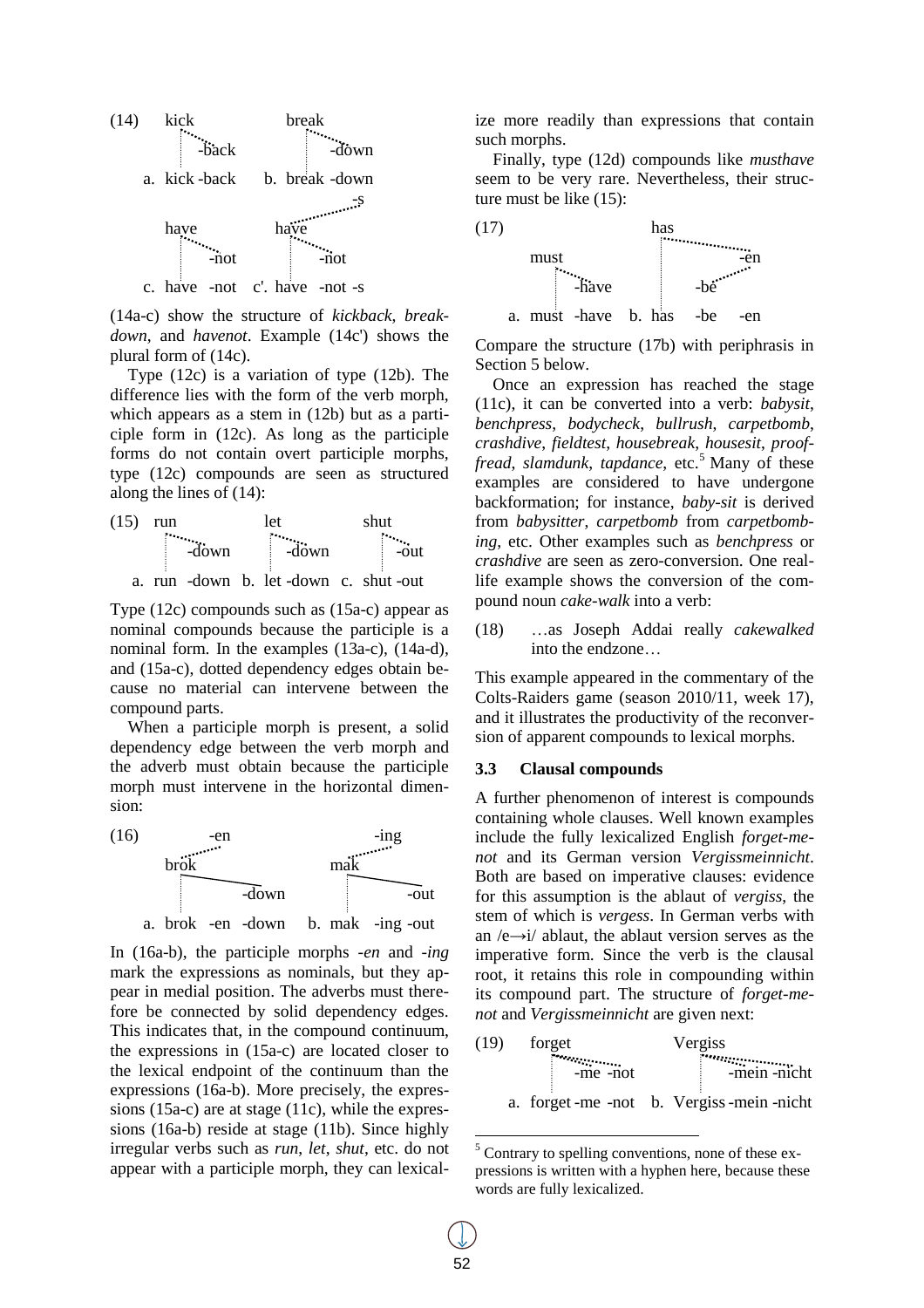The structure of the verbal morphs is left unanalyzed. A diachronic analysis of the German noun would be much more complex. The German *Vergissmeinnicht* can undergo further compounding because one of its meanings is the flower in question, while an idiomatic meaning is "black eye". In this meaning, *Vergissmeinnicht* can undergo compounding with German *Auge* "eye":



Note the hyphen convention in (20): because *Vergissmeinnicht* is prosodically dependent on *auge*, the hyphens are employed to express this property. *Vergiss-* attaches to *mein-* in the horizontal dimension, *mein-* attaches to *nicht-*, and *nicht-* to *Auge*. This example thus nicely illustrates the logical transitivity of attachment in the horizontal dimension, or prosodic dependency.

Interestingly, the meaning of 'not forgetting' is also used in Japanese: a Japanese *forget-menot* is a *wasure-na-gusa*. Its structure is illustrated as follows:



The expression in (21) must be a compound because the initial consonant of the compound root is voiced; on its own it is *kusa* "grass".

English retains a rather productive construction, where a clause forms a compound together with a noun such as *face*. Such a clausal compound is shown in the next example:





The high productivity of this construction does not merit the dotted dependency edge between the root of the clausal compound part and the compound root, nor between the units of the clausal compound. Unlike the English *forget-menot* and German *Vergissmeinnicht*, which must be considered to be at stage (11c), this construction is at stage (11b).

## **4 Bracketing paradoxes**

Bracketing paradoxes (Williams 1981, Pesetsky 1985, Sproat 1988, Spencer 1988, Beard 1991, Stump 1991/2001, Becker 1993, Müller 2003) pose significant problem for many theories. On adoption of catena-based dependency morphology, however, bracketing paradoxes dissolve. Consider the next well-known example, introduced by Williams (1981) and dubbed "personal noun" by Spencer (1988):

(24) moral philosopher

The expression in (24) is usually understood as referring to a philosopher concerned with moral issues, i.e. ethics. Under normal circumstances, people do not view the philosopher as necessarily moral, rather the type of philosophy this person practices is concerned with moral issues. The problem with this reading is that it conflicts to a certain degree with intuitions on word formation. Consider the next two bracketing structures:

```
(25) a. [moral [philosoph-er]]
     b. [[moral philosoph]-er]
```
While (25a) means that the person is moral, (25b) correctly sees the philosophy as such, but it does so at the expense of cutting into the second word. In dependency grammars that do not reach into words, the structure of (24) should be (26):



(26) suggests an understanding along the lines of (25a). Employing the morph catena however, an insightful analysis becomes possible:



A catena-based analysis can provide all and exactly those units required. (27) contains the catena *philosoph-er*, which is missing in (25b), and it shows the catena *mor-al philosoph*, which is re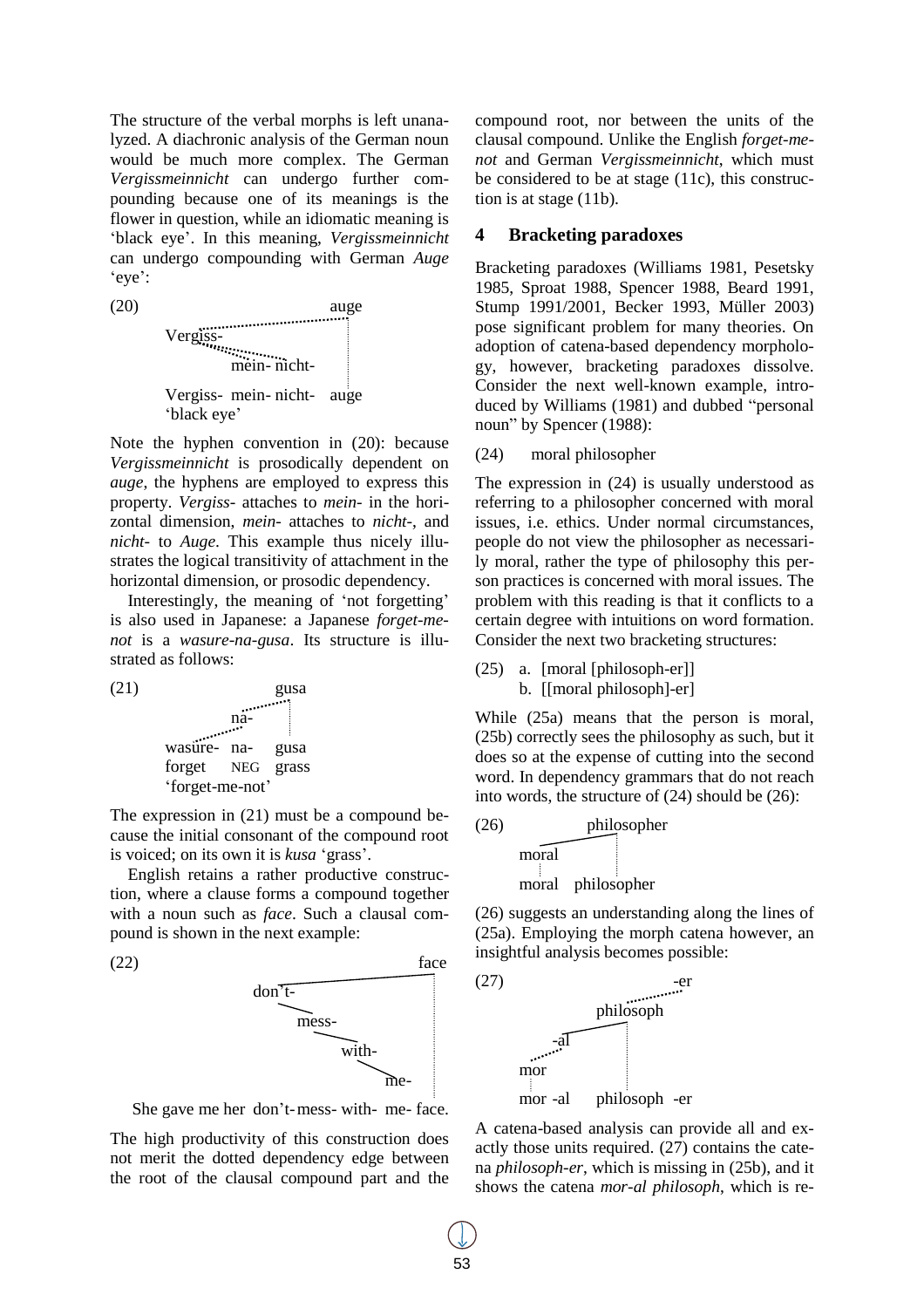quired for the correct semantic interpretation of the entire expression (and which is missing in (25a)).

A phenomenon related to bracketing paradoxes appears in compounding. Fabb (1998: 72f) calls this phenomenon "subconstituency". He uses the example *American history teacher*:



In (28a) *American history* is traditionally seen as a subconstituent of the whole expression, which refers to a teacher of American history, the teacher not necessarily being an American. In (28b), *history teacher* is seen as a subconstituent of the entire NP, which now refers to an American teacher of history, the history not necessarily being that of America.

## **5 Multiple periphrases**

That multiple auxiliary constructions, i.e. multiple periphrases, are a problem was acknowledged early on by Chomsky (1957: 39). He posits "affix hopping" in order to explain why the morphemes expressing aspect and voice do not appear together on the surface. Consider the next sentence:

(29) The problem has be-en be-ing discuss-ed.

The units *has* and *-en* express perfective aspect, the first *be* and *-ing* express progressive aspect, and the second *be* and *-ed* express passive voice. The problem is that these units of functional meaning are not contiguous, because parts of other functional units intervene on the surface. For instance, *be* of the progressive unit intervenes between *has* and *-en* forming the perfective aspectual unit. Chomsky (1957: 39) proposed that the respective units are contiguous at a deeper level, and the affix of the unit "hops" over the verb of the next unit. The next example, based on Anderson (1992: 16), shows how this proposal plays out:

$$
(30) \dots (has - en) (be - ing) (be - ed) (discuss)
$$

This "hopping" guaranteed that there was one level at which the respective units were contiguous, a prerequisite to establishing a semantic relationship.

In Distributed Morphology (DM) (Halle & Marantz 1993, Harley & Noyer 2003, Embick and Noyer 2001/2007, Embick 2003), affix hopping is now seen as the predecessor of "lowering" and "local dislocation".<sup>6</sup> Whatever one calls the mechanism, the core assumption is that if some unit is displaced on the surface, this unit must have moved to its surface position from a position at which it was contiguous with other units with which it forms a greater semantic unit.

Based on the concepts introduced in the previous sections, example (29) can now be reexamined. The structure of the individual words *been*, *being*, and *discussed* is given below:



In (31), the suffixes invariably dominate their lexical verbs: in (31a), *-en* dominates *be* because *be-en* distributes like a participle rather than as the infinitive. The same is true for (31c). In (31b), *be-ing* distributes like a progressive marked verb form rather than like the infinitive. The complete morph dependency structure of example (29) is now shown:



The problem has be -en be -ing discuss -ed.

The dependency structure in (32) must first be compared to the affix hopping/lowering analysis in (30): the units expressing the respective functional meanings are present as units on the surface. *has* and *-en* (=perfective aspect), *be* and  *ing* (=progressive aspect), and *be* and *-ed*

 $6$  See Sternefeld (2009: 481-88) for an overview.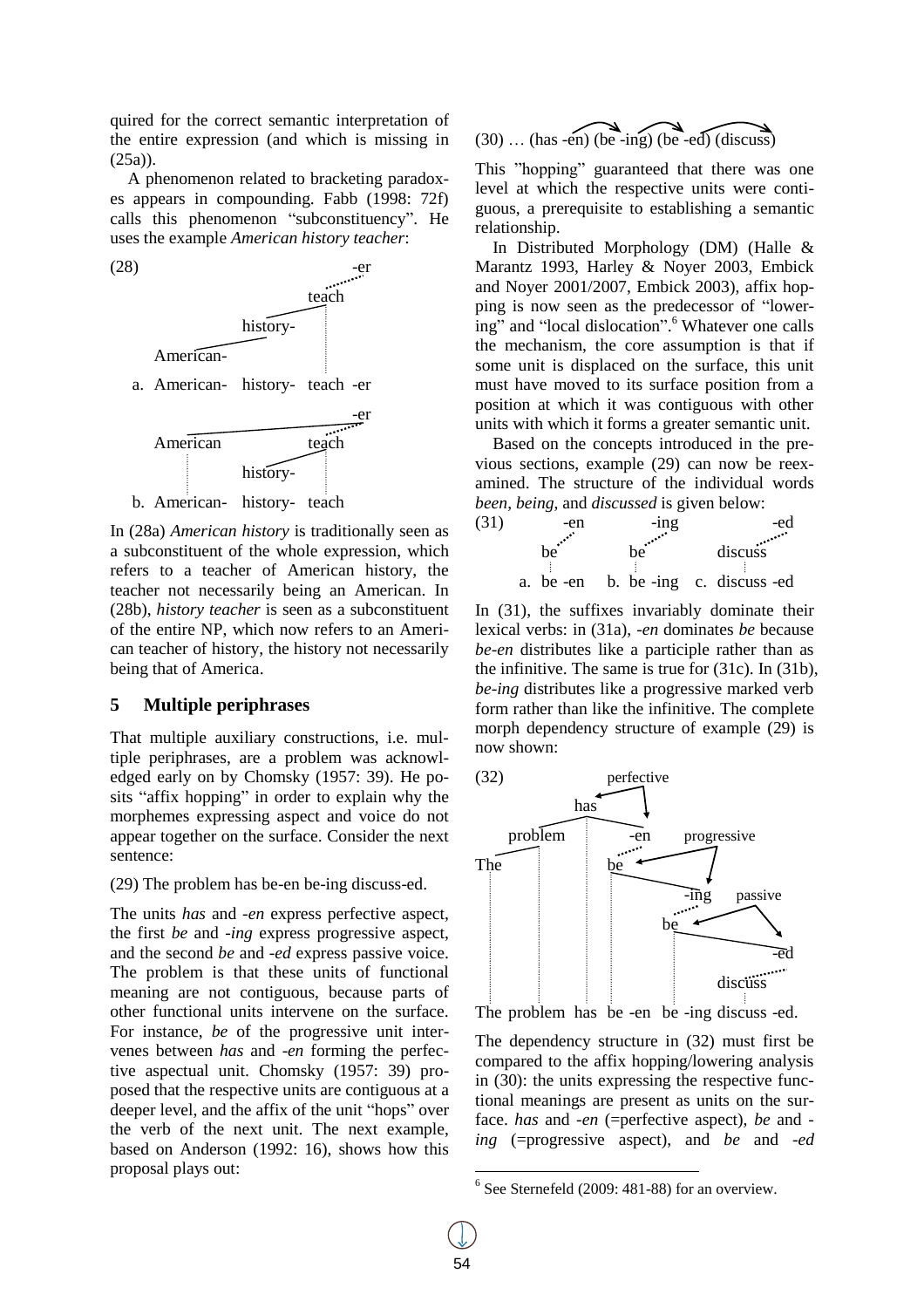(=passive voice) qualify as morph catenae. The assumption of movement is unnecessary, since the respective morph combinations are discernible in the vertical dimension (rather than the horizontal dimension).

Two issues are of importance here: 1. The analysis in (32) obeys the Bybee hierarchy (1985: 196-7), because the perfective morph catena dominates the progressive morph catena, which in turn dominates the voice catena. 2. The respective functional meanings are expressed by units that qualify neither as constituents nor as words. As a corollary, the morph catena is – like its syntactic equivalent – a unit of meaning, available on the surface.

### **6 Conclusion**

This paper has argued that morphological structure can be captured in dependency grammar by extending the notion of the catena from syntax into morphology. The fact that no additional concepts are necessary – and thus that morphology plays out as syntax inside words is desirable. Section 2 introduced the morph catena as A MORPH OR COMBINATION OF MORPHS THAT IS CONTINUOUS WITH RESPECT TO DOMINANCE. The two relevant dependency relationships between morphs were then established: intra-word dependencies obtain between morphs contained in the same word; they are based on distribution. Inter-word dependency, or government, plays out between a morph and a word, so that the morph licenses the appearance of the word. Using these two concepts, morphs can be connected into catenae regardless of the complexity of the structure. It has also been demonstrated that this account can accommodate non-concatenative morphology (although these phenomena were not in focus).

The main message of this paper is that dependency grammar should and can make more of morphology. At present, dependency grammar operates in syntax. However, the same meaning can be encoded at different levels in different languages. For instance, causative constructions are periphrastic in English and German, but morphological in Japanese. In order to compare languages, the concentration on syntax alone is insufficient; rather it is necessary to provide a system that enables a fluid transition of description from syntax to morphology and back. This is possible if dependency relationships are seen as operating not only in syntax, but also in morphosyntax and morphology. The catena concept allows for a fluid transition between syntax, morphosyntax, and morphology, and thus simplifies the theoretical apparatus.

### **References**

- Ágel, V. and K. Fischer. 2010. 50 Jahre Valenztheorie und Dependenzgrammatik. *Zeitschrift für germanistische Linguistik 16*. 249-290
- Anderson, J. 1980. Towards dependency morphology: the structure of the Basque verb. Anderson, J. and C. Ewen eds., *Studies in Dependency Phonology*, 221-271. Ludwigsburg.
- Anderson, J. M. and C. J. Ewen. 1987. *Principles of dependency phonology*. Cambridge: Cambridge University Press.
- Anderson, S. R. 1992. *A-Morphous Morphology*. Cambridge: Cambridge University Press.
- Anderson, S.R. 2005. *Aspects of the Theory of Clitics*. Oxford/New York: Oxford University Press.
- Arcodia, G.F. 2010. Coordinating compounds. *Language and Linguistics Compass* 4/9, 863-873.
- Bauer, L. 2001. Compounding. Haspelmath, M., E. König, W. Oesterreicher and W. Raible eds., *Language typology and language universals: an international handbook*, 695–707. Berlin/New York: Mouton de Gruyter.
- Bauer, L. 2008. Dvandva. Word Structure 1. 1–20.
- Bauer, L. 2009. Typology of compounds. Lieber, R. and P. Štekauer eds., *The Oxford handbook of compounding*, 343–56. Oxford: Oxford University Press.
- Becker, T. 1993. Back-formation, cross-formation, and 'bracketing paradoxes' in Paradigmatic Morphology. In Booij, G. & van Marle, J. (eds.), *Yearbook of Morphology* (vol. 6). Dordrecht: Foris Publications. 1–25.
- Booij, G. 2007. *The Grammar of Words*. Second Edition. Oxford: Oxford University Press.
- Bybee, J.L. 1985. *Morphology: A study of the relation between meaning and form*. Amsterdam/Philadelphia: John Benjamins Publishing
- Bybee, J. 2010. *Language, Usage and Cognition*. Cambridge: Cambridge University Press.
- Embick, D. and R. Noyer. 2001. Movement operations after syntax. *Linguistic Inquiry* Vol 32, No. 4, 555–595
- Embick, D. and R. Noyer. 2007. Distributed Morphology and the Syntax/ Morphology Interface. Ramchand, G. and C. Reiss eds. *The Oxford Handbook of Linguistic Interfaces*. 289-324. Oxford University Press.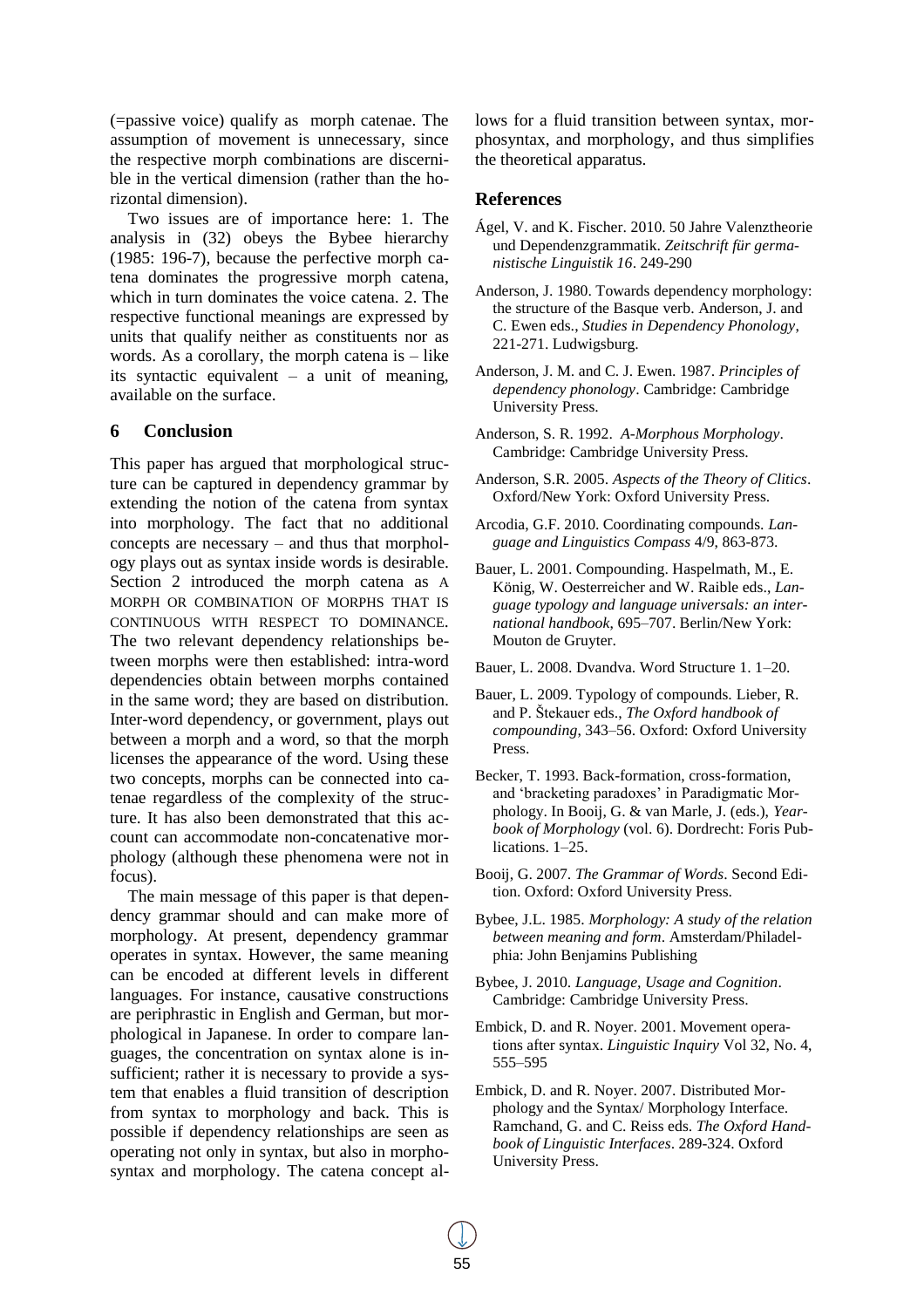- Embick, D. 2003. Linearization and local dislocation: Derivational mechanics and interactions. *Linguistic Analysis* 33/3-4. 303-336.
- Eroms, Hans-Werner. 2010. Valenz und Inkorporation. Kolehmainen Leena, Hartmut E. Lenk and Annikki Liimatainen eds. *Infinite Kontrastive Hypothesen*. 27-40. Frankfurt: Peter Lang
- Fabb, N. 1998. Compounding. Spencer A. and A. M. Zwicky eds., *Handbook of morphology*, 66–83. Oxford: Blackwell
- Goldberg, Adele. 1995. *Constructions: A Construction Grammar approach to argument structure.* Chicago: The University Press of Chicago.
- Groß, T. 2010. Chains in syntax and morphology. In *Proceedings of the 24th Pacific Asia Conference on Language*, Information and Computation at Tohoku University, eds. O. Ryo, K. Ishikawa, H. Uemoto, K. Yoshimoto & Y. Harada, 143-152. Tokyo: Waseda University.
- Groß, T. and T. Osborne 2009. Toward a practical DG theory of discontinuities. *Sky Journal of Linguistics* 22. 43-90.
- Halle, M. and A. Marantz. 1993. Distributed Morphology and the Pieces of Inflection. Hale, K. and S. J.Keyser eds., *The View from Building 20*, 111- 176, Cambridge: MIT Press.
- Harley, H. and R. Noyer. 2003. Distributed Morphology. In *The Second GLOT International State-ofthe-Article Book*. Berlin: Mouton de Gruyter. 463- 496.
- Harnisch, R. 2003. Verbabhängige Morphologie und Valenzmorphologie der Subjekt-Verb-Kongruenz. Ágel, V. et al. (eds.), *Dependency and valency: An international handbook of contemporary research*, vol. 1, 411-421. Berlin: Walter de Gruyter.
- Hays, D. 1964. Dependency theory: A formalism and some observations. *Language* 40. 511-525.
- Heringer, H-J. 1970. Einige Ergebnisse und Probleme der Dependenzgrammatik. *Der Deutschunterricht* 4. 42-98.
- Hudson, R. 1984. *Word Grammar.* New York: Basil Blackwell.
- Hudson, R. 1990. *An English Word Grammar*. Oxford: Basil Blackwell.
- Hudson, R. 2007. *Language networks: the new Word Grammar*. Oxford University Press.
- Kaisse, E. M. 19985. *Connected Speech*. New York: Academic Press.
- Klavans, J. L. 1985. The Independence of syntax and phonology in cliticization. *Language* 61, 95-120.
- Maxwell, D. 2003. The concept of dependency in morphology. Ágel, V. et al. (eds.), *Dependency and*

*valency: An international handbook of contemporary research*, vol. 1, 678-684. Berlin: Walter de Gruyter.

- Mel"čuk, I. 1988. *Dependency syntax: Theory and practice*. Albany: State University of New York Press.
- Mel"čuk, I. 2003. Mel"čuk, I. 2003. Levels of dependency in linguistic description: concepts and problems. In Ágel, V. et.al (eds.), *Dependency and valency: an international handbook of contemporary research*, vol. 1, 188-229. Berlin: Walter de Gruyter.
- Mel"čuk, I. 2006. *Aspects of the Theory of Morphology*. Berlin, New York: Mouton de Gruyter.
- Müller, S. 2003. Solving the bracketing paradox: an analysis of the morphology of German particle verbs. *Journal of Linguistics* 39. 275–325.
- Nevis, J. A. 1986. *Finnish Particle Clitics and General Clitic Theory*. Working Papers in Linguistics 33. Columbus, Ohio: Dept. of Linguistics, Ohio State University.
- O"Grady, W. 1998. The syntax of idioms. *Natural Language and Linguistic Theory* 16. 79-312.
- Olsen, S. 2000. Composition. Geert B., C. Lehmann and J. Mugdan eds. *Morphologie-morphology*, 897–916. Berlin/New York: Mouton de Gruyter
- Osborne, T. 2005. Beyond the constituent: a dependency grammar analysis of chains. *Folia Linguistica* 39/3-4: 251-297.
- Osborne, T., M. Putnam and T. Groß (in press). Catenae: Introducing a novel unit of syntactic analysis. *Syntax*.
- Pesetsky, D. 1985. Morphology and logical form. *Linguistic Inquiry* 16:193-246.
- Scalise, S. and A. Bisetto. 2009. The classification of compounds. Lieber, R. and P. Štekauer eds., *The Oxford handbook of compounding*, 34–53. Oxford: Oxford University Press.
- Spencer, A. 1988. "Bracketing paradoxes and the English lexicon." *Language* 64:663-682.
- Sproat, R. 1988. Bracketing paradoxes, cliticization, and other topics: The mapping between syntactic and phonological structure. In Everaert et al. (eds), *Morphology and Modularity.* Amsterdam: North-Holland. 339-360.
- Stump, G. T. 1991. A paradigm-based theory of morphosemantic mismatches. Language 67/4. 675-725.
- Stump, G. T. 2001. *Inflectional Morphology*: *A Theory of Paradigm Structure*. Cambridge: Cambridge University Press.
- Sternefeld, W. 2009. *Syntax: Eine morphologisch motivierte generative Beschreibung des Deutschen.*